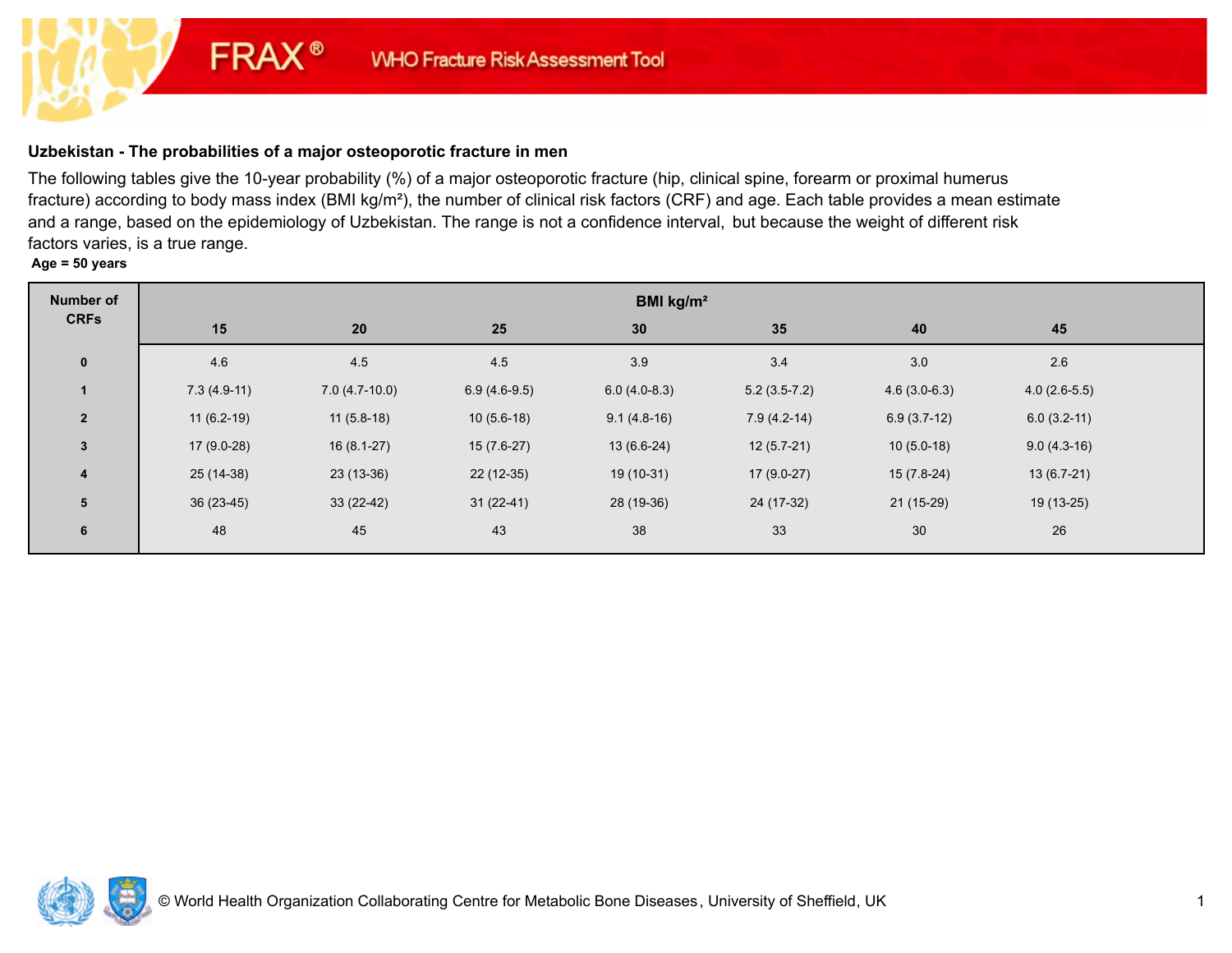## **Age = 55 years**

**FRAX®** 

| <b>Number of</b>        | BMI kg/m <sup>2</sup> |               |               |                |                |                |                |  |  |
|-------------------------|-----------------------|---------------|---------------|----------------|----------------|----------------|----------------|--|--|
| <b>CRFs</b>             | 15                    | 20            | 25            | 30             | 35             | 40             | 45             |  |  |
| $\mathbf 0$             | 5.6                   | 5.4           | 5.3           | 4.6            | 4.0            | 3.5            | $3.0\,$        |  |  |
|                         | $8.8(6.0-13)$         | $8.3(5.7-12)$ | $8.1(5.5-11)$ | $7.0(4.7-9.6)$ | $6.1(4.1-8.3)$ | $5.3(3.5-7.2)$ | $4.6(3.1-6.2)$ |  |  |
| $\overline{2}$          | $14(7.8-21)$          | $13(7.1-21)$  | $12(6.7-20)$  | $11(5.8-18)$   | $9.2(5.0-16)$  | $8.0(4.3-14)$  | $6.9(3.7-12)$  |  |  |
| $\mathbf{3}$            | $20(12-31)$           | 19 (10-30)    | $18(9.3-30)$  | $16(8.0-26)$   | $13(6.9-23)$   | $12(5.9-20)$   | $10(5.1-18)$   |  |  |
| $\overline{\mathbf{4}}$ | 29 (18-41)            | 27 (16-40)    | 25 (15-39)    | 22 (13-34)     | 19 (11-30)     | $17(9.2-27)$   | $15(7.9-24)$   |  |  |
| 5                       | 40 (27-49)            | $37(26-47)$   | $35(25-45)$   | $31(22-40)$    | 27 (19-36)     | 24 (17-32)     | $21(14-28)$    |  |  |
| 6                       | 52                    | 49            | 47            | 42             | 37             | 33             | 29             |  |  |

#### **Age = 60 years**

| <b>Number of</b>        | BMI kg/m <sup>2</sup> |               |               |               |                |                |                |  |  |
|-------------------------|-----------------------|---------------|---------------|---------------|----------------|----------------|----------------|--|--|
| <b>CRFs</b>             | 15                    | 20            | 25            | 30            | 35             | 40             | 45             |  |  |
| $\mathbf{0}$            | 6.9                   | 6.5           | 6.3           | 5.4           | 4.7            | 4.1            | 3.5            |  |  |
| $\mathbf{1}$            | $11(7.4-15)$          | $9.9(6.9-14)$ | $9.6(6.6-13)$ | $8.3(5.6-11)$ | $7.1(4.8-9.5)$ | $6.1(4.1-8.2)$ | $5.3(3.6-7.1)$ |  |  |
| $\overline{2}$          | $16(9.8-24)$          | $15(8.8-23)$  | $14(8.2-23)$  | $12(7.0-20)$  | $11(6.0-18)$   | $9.1(5.1-15)$  | $7.9(4.3-13)$  |  |  |
| $\mathbf{3}$            | 23 (15-33)            | $22(13-33)$   | $21(12-33)$   | 18 (9.8-29)   | $15(8.3-25)$   | $13(7.1-22)$   | $11(6.0-19)$   |  |  |
| $\overline{\mathbf{4}}$ | $32(22-44)$           | $30(20-43)$   | 29 (18-43)    | 25 (15-38)    | $22(13-33)$    | 19 (11-29)     | $16(9.2-26)$   |  |  |
| 5                       | 43 (31-52)            | 41 (30-51)    | $39(29-50)$   | 34 (25-44)    | $30(22-39)$    | 26 (19-35)     | 23 (16-30)     |  |  |
| 6                       | 54                    | 53            | 51            | 46            | 40             | 35             | 31             |  |  |

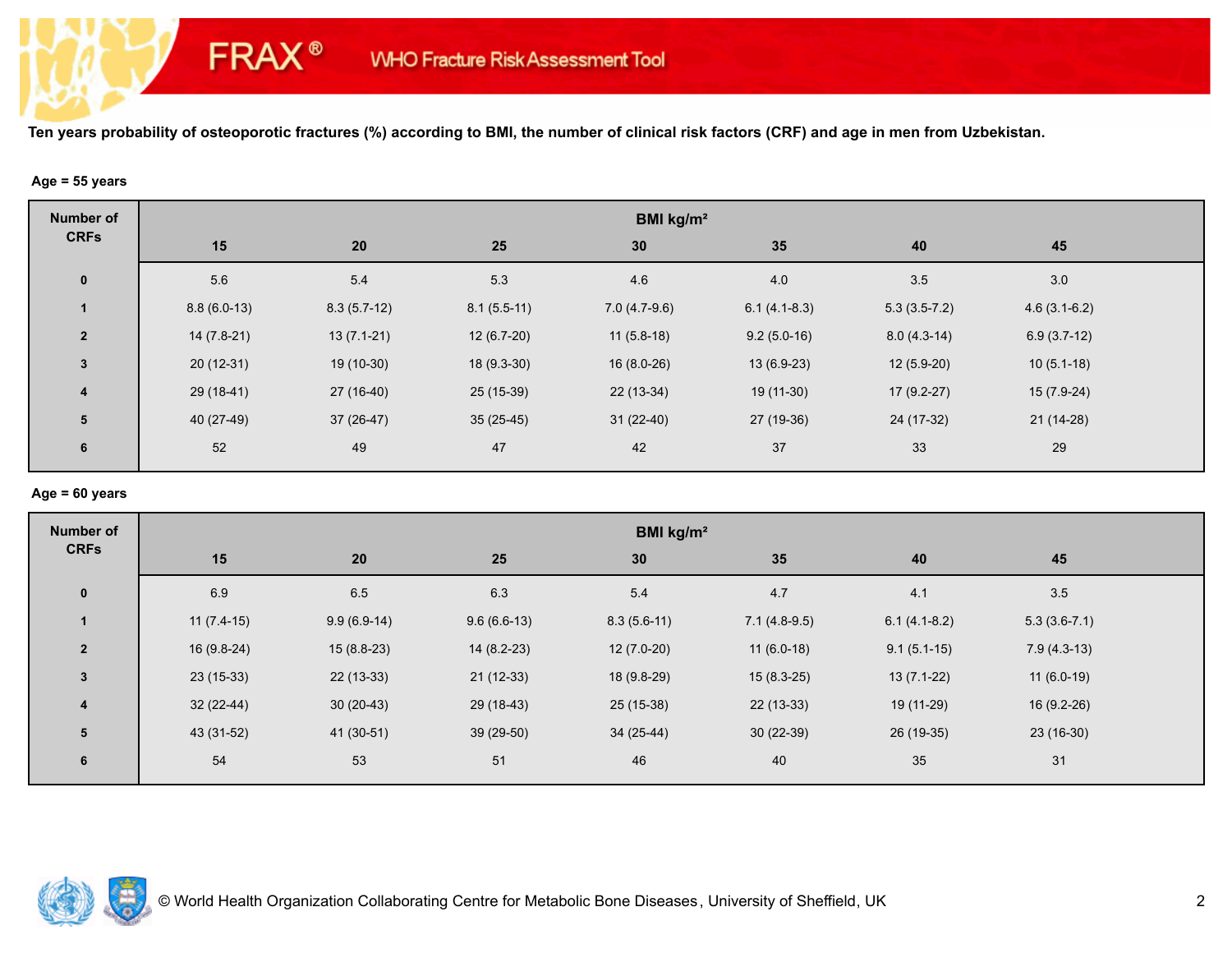## **Age = 65 years**

**FRAX®** 

| <b>Number of</b> | BMI kg/m <sup>2</sup> |              |              |               |               |                |                |  |  |
|------------------|-----------------------|--------------|--------------|---------------|---------------|----------------|----------------|--|--|
| <b>CRFs</b>      | 15                    | 20           | 25           | 30            | 35            | 40             | 45             |  |  |
| $\mathbf 0$      | 7.8                   | 7.2          | 7.0          | 5.9           | 5.1           | 4.4            | 3.7            |  |  |
| $\mathbf 1$      | $12(8.4-16)$          | $11(7.8-15)$ | $10(7.3-14)$ | $8.9(6.2-12)$ | $7.6(5.2-10)$ | $6.5(4.4-8.6)$ | $5.6(3.8-7.3)$ |  |  |
| $\overline{2}$   | $17(11-25)$           | 16 (10-24)   | $15(9.3-24)$ | $13(7.8-21)$  | $11(6.6-18)$  | $9.6(5.5-16)$  | $8.2(4.7-14)$  |  |  |
| $\mathbf{3}$     | 24 (16-34)            | $23(15-33)$  | $22(13-34)$  | 19 (11-29)    | 16 (9.4-26)   | 14 (7.9-22)    | $12(6.6-19)$   |  |  |
| $\overline{4}$   | $33(23-44)$           | $32(22-43)$  | $30(20-43)$  | 26 (17-38)    | $23(14-34)$   | 19 (12-29)     | $17(9.9-26)$   |  |  |
| 5                | 43 (33-52)            | 42 (32-51)   | 41 (31-51)   | 36 (27-45)    | $31(23-40)$   | 27 (20-35)     | 23 (17-31)     |  |  |
| 6                | 53                    | 53           | 52           | 46            | 41            | 35             | 31             |  |  |

## **Age = 70 years**

| <b>Number of</b>        | BMI kg/m <sup>2</sup> |              |              |               |                |                |                |  |  |
|-------------------------|-----------------------|--------------|--------------|---------------|----------------|----------------|----------------|--|--|
| <b>CRFs</b>             | 15                    | 20           | 25           | 30            | 35             | 40             | 45             |  |  |
| $\mathbf{0}$            | 8.1                   | 7.6          | 7.3          | 6.1           | 5.2            | 4.4            | 3.7            |  |  |
| $\mathbf{1}$            | $12(8.7-15)$          | $11(8.1-14)$ | $11(7.7-14)$ | $8.9(6.4-12)$ | $7.5(5.3-9.8)$ | $6.3(4.4-8.3)$ | $5.3(3.7-7.0)$ |  |  |
| $\overline{2}$          | 18 (12-26)            | $17(11-24)$  | 15 (9.9-22)  | $13(8.2-18)$  | $11(6.8-16)$   | $9.0(5.7-13)$  | $7.6(4.7-11)$  |  |  |
| $\mathbf{3}$            | 26 (17-37)            | 24 (16-34)   | $22(15-31)$  | 18 (12-26)    | 15 (9.9-22)    | $13(8.2-19)$   | $11(6.8-16)$   |  |  |
| $\overline{\mathbf{4}}$ | $36(25-47)$           | $33(23-44)$  | $31(21-42)$  | 26 (18-36)    | $22(15-31)$    | 18 (12-26)     | $15(9.9-22)$   |  |  |
| 5                       | 47 (40-56)            | 44 (37-53)   | $41(35-51)$  | 36 (29-44)    | $30(24-38)$    | $25(20-33)$    | $21(17-28)$    |  |  |
| 6                       | 58                    | 56           | 53           | 47            | 40             | 35             | 29             |  |  |

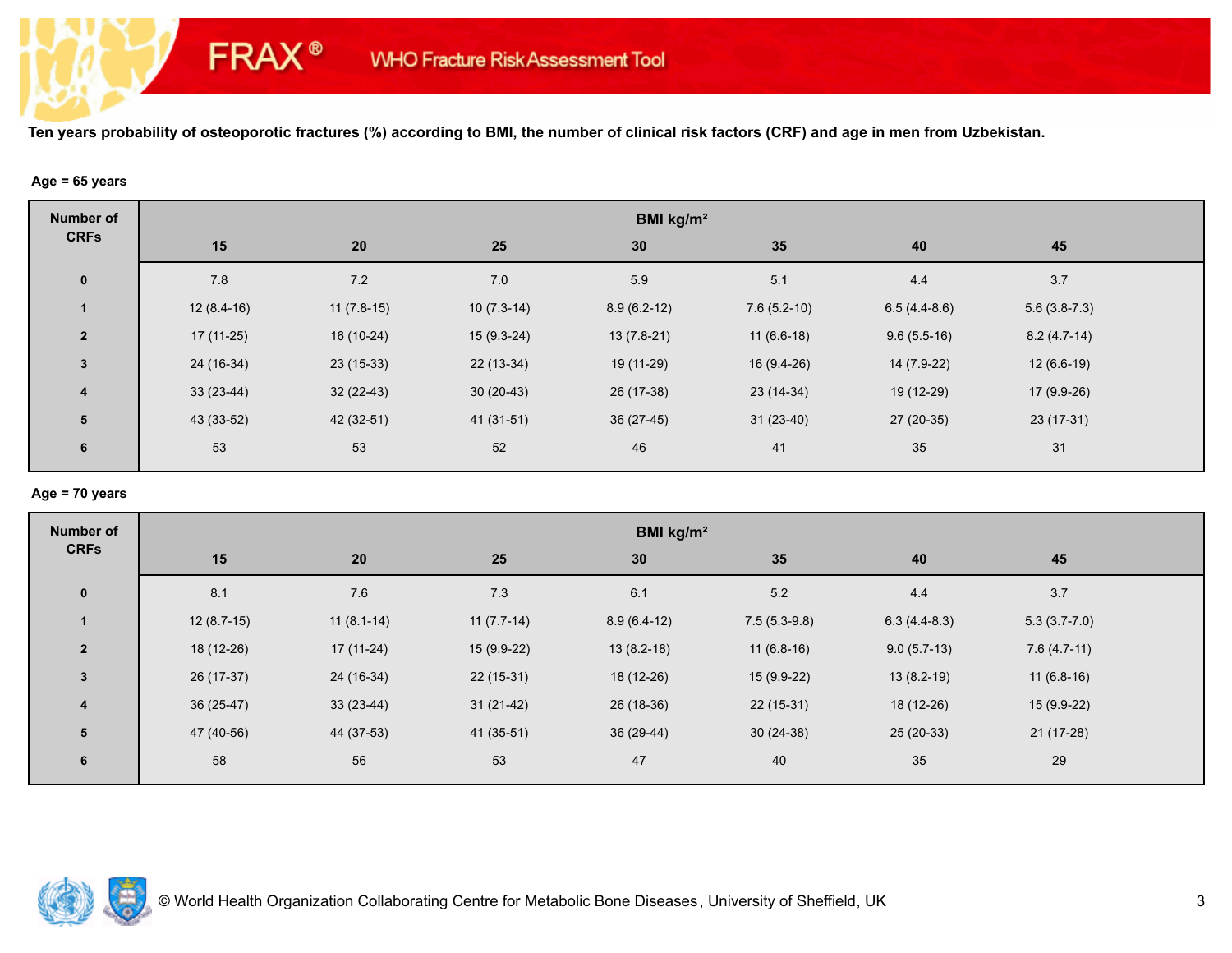## **Age = 75 years**

**FRAX®** 

| <b>Number of</b> | BMI kg/m <sup>2</sup> |              |              |               |                |                |                |  |  |
|------------------|-----------------------|--------------|--------------|---------------|----------------|----------------|----------------|--|--|
| <b>CRFs</b>      | 15                    | 20           | 25           | 30            | 35             | 40             | 45             |  |  |
| $\mathbf 0$      | 8.5                   | 8.0          | $7.6\,$      | 6.4           | 5.3            | 4.4            | 3.7            |  |  |
| 1                | $13(9.1-20)$          | $12(8.5-17)$ | $11(8.1-15)$ | $9.4(6.6-12)$ | $7.7(5.4-9.6)$ | $6.4(4.5-7.9)$ | $5.3(3.7-6.6)$ |  |  |
| $\overline{2}$   | $21(13-32)$           | 19 (12-28)   | $17(11-24)$  | $14(8.7-20)$  | $11(7.1-17)$   | $9.4(5.8-14)$  | $7.7(4.8-11)$  |  |  |
| $3\phantom{a}$   | $30(17-44)$           | 27 (16-40)   | $25(15-35)$  | 20 (12-30)    | $17(10-25)$    | $14(8.2-20)$   | $11(6.7-17)$   |  |  |
| $\overline{4}$   | 41 (26-54)            | $38(24-50)$  | $35(23-47)$  | 29 (18-40)    | 24 (15-34)     | $20(12-29)$    | $16(9.9-24)$   |  |  |
| 5                | 53 (39-62)            | $50(37-60)$  | 47 (35-57)   | 40 (30-50)    | $34(25-43)$    | $29(21-37)$    | 24 (17-31)     |  |  |
| 6                | 64                    | 62           | 59           | 53            | 46             | 39             | 33             |  |  |

#### **Age = 80 years**

| <b>Number of</b> | BMI kg/m <sup>2</sup> |              |              |               |               |                |                |  |
|------------------|-----------------------|--------------|--------------|---------------|---------------|----------------|----------------|--|
| <b>CRFs</b>      | 15                    | 20           | 25           | 30            | 35            | 40             | 45             |  |
| $\mathbf 0$      | 8.8                   | 8.2          | 7.8          | 6.4           | $5.2\,$       | 4.3            | 3.5            |  |
| $\mathbf{1}$     | 14 (9.5-22)           | $13(8.8-19)$ | $12(8.3-16)$ | $9.5(6.7-13)$ | $7.7(5.4-11)$ | $6.3(4.3-8.4)$ | $5.1(3.5-6.7)$ |  |
| $\overline{2}$   | $21(13-33)$           | 19 (12-29)   | $17(11-25)$  | $14(9.0-20)$  | $11(7.2-16)$  | $9.3(5.8-13)$  | $7.5(4.7-11)$  |  |
| $\mathbf{3}$     | $30(18-43)$           | 28 (17-40)   | $25(16-36)$  | $21(13-30)$   | $17(10-24)$   | $14(8.0-20)$   | $11(6.4-16)$   |  |
| $\boldsymbol{4}$ | 41 (26-53)            | 38 (24-49)   | $35(23-46)$  | 29 (19-39)    | 24 (15-33)    | $20(12-27)$    | 16 (9.8-22)    |  |
| 5                | $52(37-60)$           | 49 (35-58)   | 46 (33-55)   | 40 (28-48)    | $33(23-42)$   | 28 (19-35)     | 23 (15-29)     |  |
| 6                | 62                    | 60           | 58           | 51            | 44            | 38             | 32             |  |